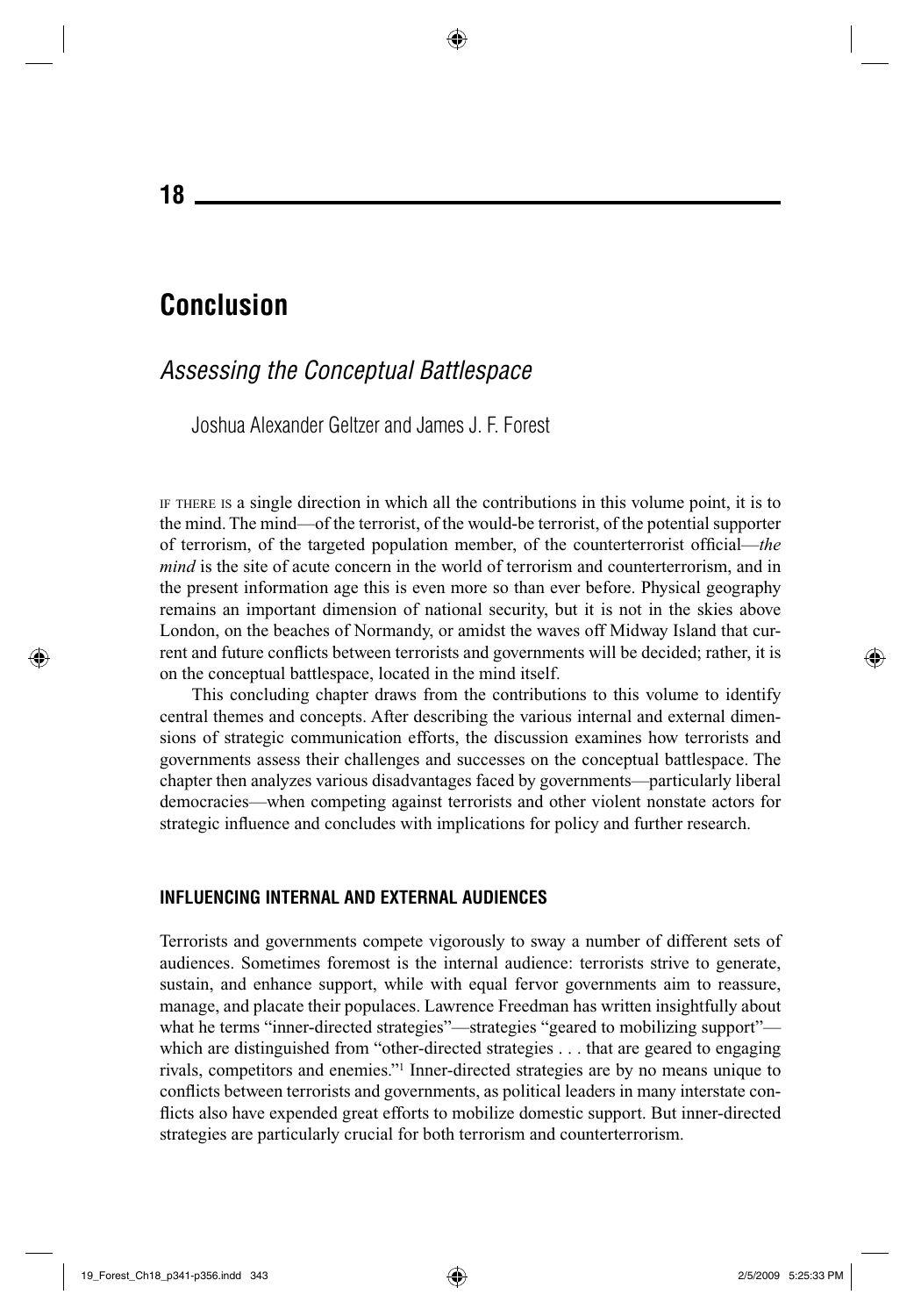As Sammy Salama and Joe-Ryan Bergoch's contribution to this volume makes clear, for al-Qaida, "instilling their vision, religious ideology and political doctrine in the minds of the Muslim masses" is every bit as vital to the group's strategy as instilling fear in Western populations through acts of terrorism.<sup>2</sup> Awakening, rallying, and maintaining the internal audience is not only essential to a terrorist campaign, but doing so has become far easier and far cheaper due to developments in communication and media—a point driven home by Frank Hairgrove, Douglas M. McLeod, and Dhavan V. Shah's chapter. For terrorist groups such as Hizbut Tahrir-Indonesia, "to communicate internally with its constituents regarding the organizational mobilization activities" has become a task more easily and effectively accomplished than in the past.<sup>3</sup> Indeed, as Aidan Kirby and Vera Zakem point out in this volume, with the widespread availability of Web sites, chat rooms, and video games, the internal audience now can become much more than a passive audience, and instead can actively—even proactively—interact with content designed and intended to galvanize a terrorist group's internal audience by influencing minds worldwide, one by one. These efforts to exercise strategic influence illustrate the crucial importance of today's conceptual battlespace.

 Equally engaged in the conceptual battlespace with inner-directed strategies are governments working to thwart terrorism. As Frank L. Jones explains, "Governments react immediately to a terrorist attack to create for their public a perception of order, to exert control over a potentially destabilizing event, and to communicate a message to both the populace and the perpetrators that all instruments of government will be used to hunt down the malefactors and 'bring them to justice.'"<sup>4</sup> Reassuring the populace and restoring trust in the government, the economy, and other foundations of order and pillars of daily life are not mere political postures (though they can be abused as such). Rather, such inner-directed strategies are essential components of counterterrorism, as they demonstrate a state's and a society's capacity to withstand and overcome acts of terrorism. The speed and extent of communication in today's world makes such tasks not only more vital for governments but more difficult and immediate, as well.

 Another crucial domain within the conceptual battlespace consists of another audience, the external one toward which Freedman's "other-directed strategies" are oriented. Here, terrorist groups generally must rely on other, independent sources for transmission—in particular, the media. Coverage by the media directly bridges the gap between an act of terrorism and the external minds that the act was intended to influence. The extent of that influence depends in significant part on the degree to which those in the media have, as Cori E. Dauber phrases it, "exposed their audience to the powerful manipulative effects of enemy propaganda."<sup>5</sup> The media can determine, to a significant extent, the potency that terrorist groups can bring to bear on the conceptual battlespace and in the minds of their external audience. Further, as Karen Walker's chapter reveals, new media are particularly powerful in carrying out the "amplification, co-production, and diffusion" of terrorist threats.<sup>6</sup>

Governments also employ other-directed techniques of strategic influence as important aspects of countering terrorism. In particular, as the chapter from Christopher Paul, Todd C. Helmus, and Russell W. Glenn examines, the success of current and future American operations depends heavily on the ability to shape the attitudes and behaviors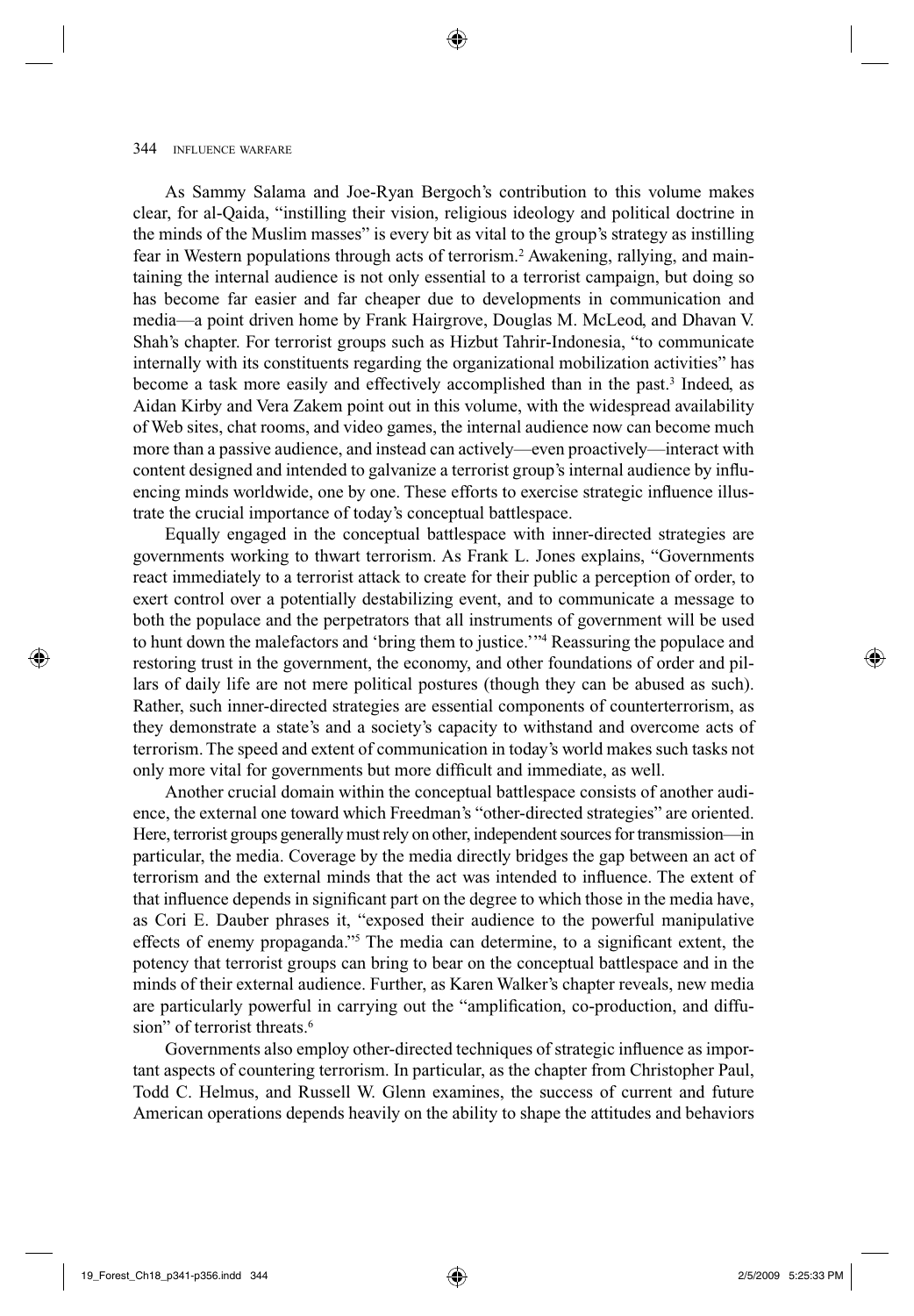#### CONCLUSION 345

of civilians located within a given theater of operations. Efforts "to garner the support of the noncombatant population" constitute a contest for the minds of those in the zone of conflict, a contest in which one's adversary, the media, and other sources of influence are active competitors.<sup>7</sup> Moreover, governments engaged in counterterrorism seek to influence another element of their external audience: their adversaries themselves. Jones's emphasis on a message designed "to demonstrate that terrorism fails and historically, the data bear it out" underscores the importance of conveying to terrorist enemies that their method of violence will not lead them to their objectives. 8 Joshua Alexander Geltzer's analysis in this volume similarly points to the ways in which American decision makers already view their counterterrorist actions as conveying certain messages to their terrorist adversaries.

◈

 Overall, both terrorist groups and counterterrorist governments possess strategies that rely heavily on exercising effective strategic influence toward a number of audiences, internal as well as external. For each side, inner-directed strategies are not only difficult in themselves; they also hold the potential to undermine the exercise of otherdirected strategies.

 For terrorists, inner-directed efforts to establish one's own group as the most committed, most able, and most worthy of support can prove counterproductive with respect to the group's external audience. Bruce Hoffman and Gordon H. McCormick have brilliantly characterized terrorism "as a signaling game in which high profile attacks are carried out to communicate a player's ability and determination to use violence to achieve its political objectives." Often, they explain, such attacks are designed to rally support internally.<sup>10</sup> Yet as Max Abrahms points out in this volume, those same attentiongrabbing attacks can have an external effect counterproductive to the terrorist's strategy: such attacks often are viewed by members of the wider population "as evidence that the terrorist wants them destroyed," a perception that frequently leads to fierce countermeasures and a government's refusal to negotiate (or even to consider negotiating) with terrorists. 11 Thus, terrorists' inner-directed strategies can undermine their other-directed strategies—providing a crucial opportunity ripe for exploitation by counterterrorist governments, as will be discussed further.

 Those same counterterrorist governments must be wary of their own inner-directed efforts proving counterproductive externally. Many commentators have already noted the external problems associated with certain language used by the Bush administration in discussing counterterrorism and chosen presumably for the sake of its appeal to an internal audience. Referring to American counterterrorist efforts as a "crusade" or boasting to "bring them on" may have a certain domestic lure, but the counterproductive effects on audience members external to the United States but vital to the success of American counterterrorism have been underscored elsewhere. 12 In similar vein, Guermantes E. Lailari's discussion in this volume demonstrates the challenges and difficulties faced by the Israeli government, during its summer 2006 operations in Lebanon, to balance its various audiences, both internal and external. Coping with an internal audience through inner-directed strategies without undercutting one's own efforts externally proves to be a delicate balancing act indeed, especially as messages today travel both farther and faster.

◈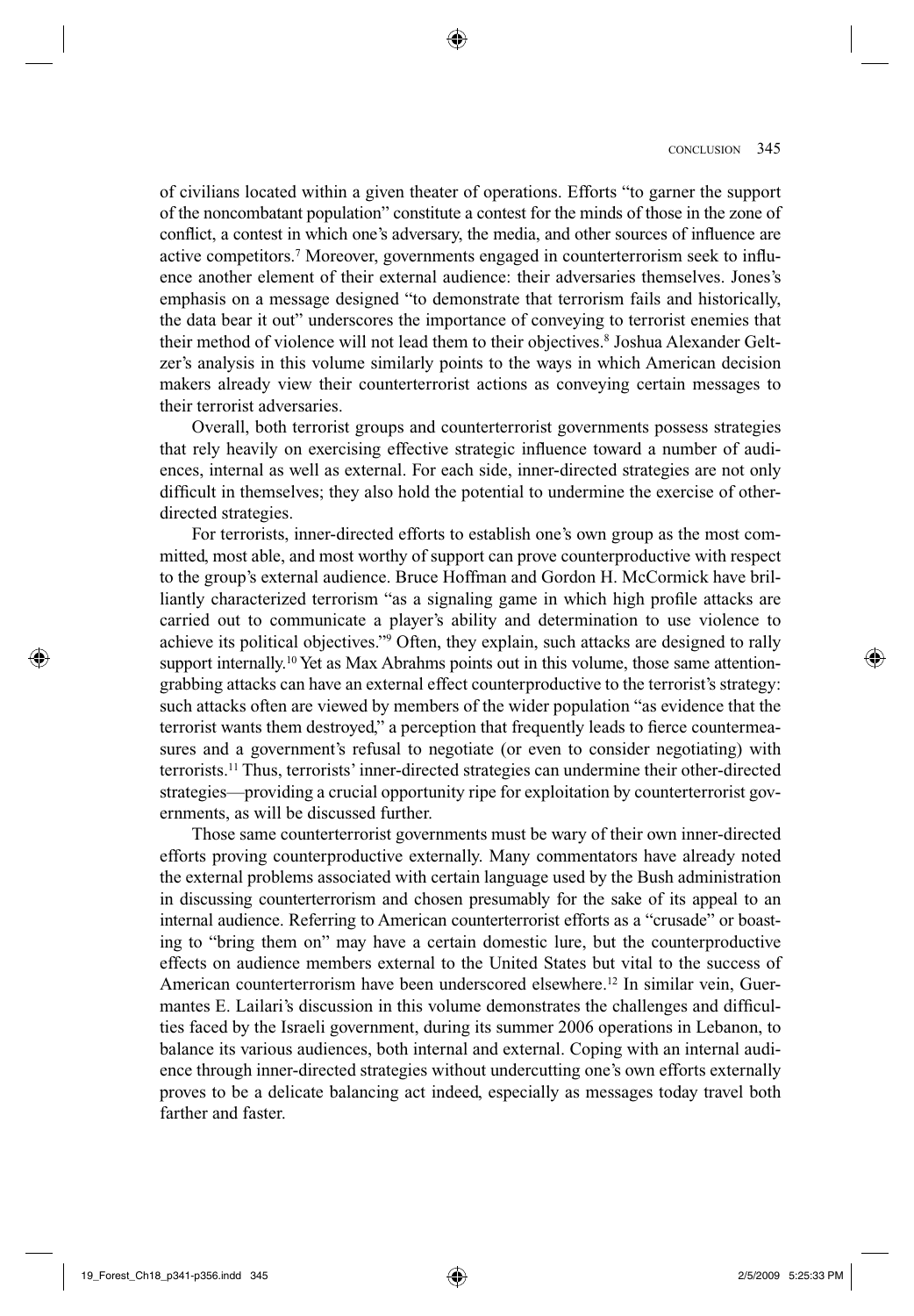Not only is the dynamic between internal and external audiences a crucial element of today's conceptual battlespace, but where the dividing line *between* internal and external audiences falls may well define competition over that battlespace. Salama and Bergoch's analysis highlights this vital point. Whether al-Qaida's strategy for influencing perceptions ultimately succeeds or fails depends to a great extent on the group's efforts to convert a potentially external audience into an internal one—namely, by swaying those potentially hostile, skeptical, or at least undecided into becoming full supporters.

 From the counterterrorist perspective, as Paul, Helmus, and Glenn discuss, successfully influencing those who sit on the dividing line between being considered internal and external—namely, the civilians located within a theater of operations—is essential to achieving victory in that theater; they must come to see themselves *not* as an utterly external audience to the government operating there, but, at the very least, as something of a partner. The dividing line is hazy, as the authors note: "the possibility of an individual's role as friendly, neutral, or enemy changing from day to day compounds the challenges of audience segmentation." 13 Likewise, as Geltzer's contribution to this volume explores, successful exercise of strategic influence can transform that most external of audiences—those already involved in, or considering involvement in, terrorist activity—into an audience less inclined to pursue its objectives through the use of terrorist violence. Hence, in both terrorist and counterterrorist strategy, the dividing line *between* internal and external audiences constitutes a core area of competition on the conceptual battlespace.

#### **ASSESSING THE CONCEPTUAL BATTLESPACE**

 Militaries worldwide have recognized the importance of intelligence preparation of the battlefield, described in a U.S. Army field manual as "a systematic, continuous process of analyzing the threat and environment in a specific geographic area."<sup>14</sup> Such threat analysis is clearly crucial to assessing the physical battlefield. But for competition waged largely *beyond* the boundaries of a specific geographic area, and instead on the conceptual battlespace, how can the government engaged in counterterrorism assess the threat and the progress being made against it? In other words, how might one go about intelligence preparation of the conceptual battlespace?

In particular, the question of metrics or milestones for success is a difficult one when posed with respect to the conceptual battlespace. Before a competitor—either a terrorist group or a counterterrorist government—vying for influence on the conceptual battlespace can establish such metrics, that competitor first must define what would constitute success—a difficult problem in itself.

 For the terrorist, achieving a delicate balance in the minds of various audiences provides a significant measure of success. As Dauber explains, capturing a sustained level of media attention in the wake of an attack is the sine qua non for a terrorist group's potent exercise of external strategic influence. Yet as Abrahms aptly notes, going *too* far and instilling a terror so profound as to overstate terrorists' true objectives and reasons

◈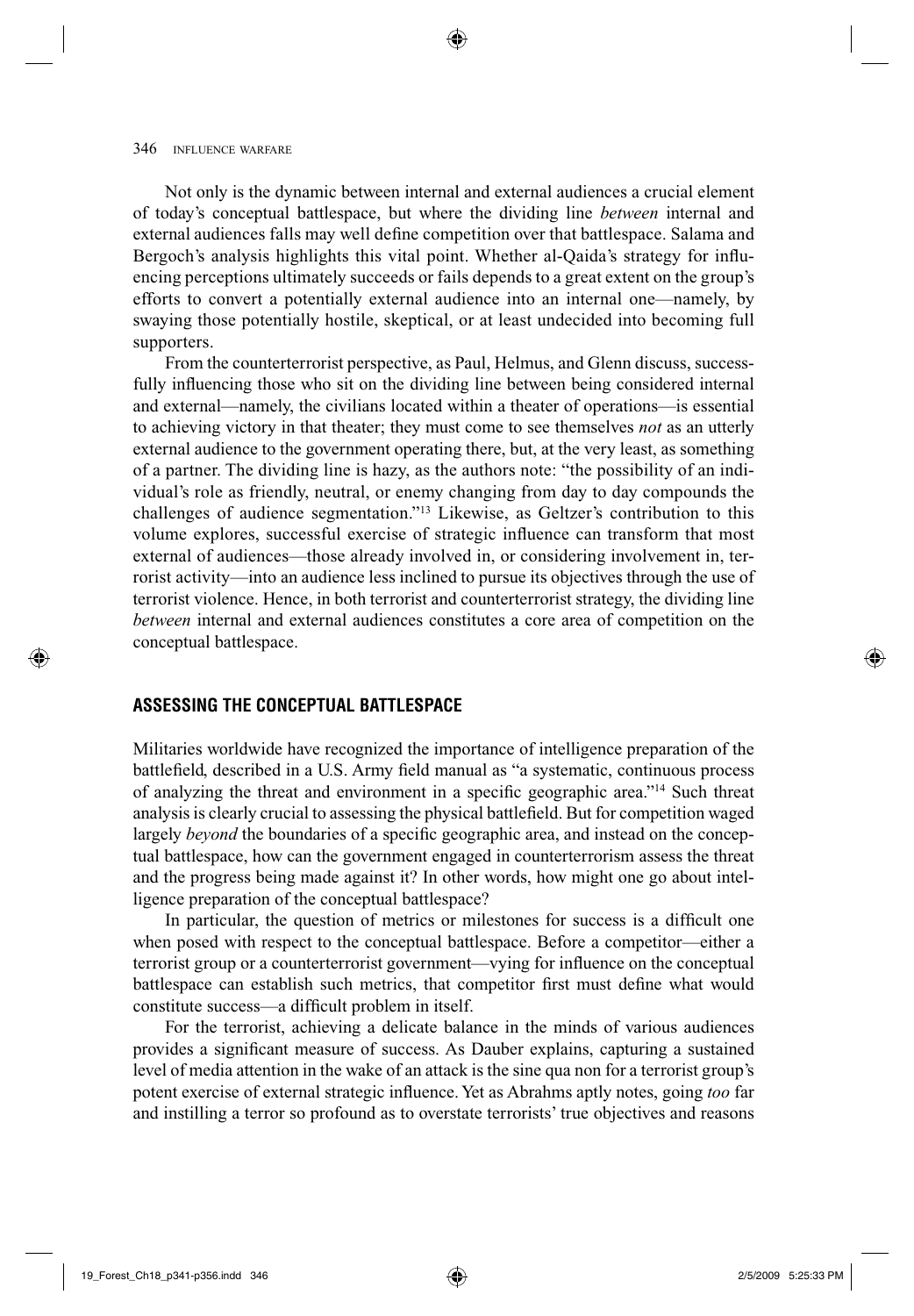for employing violence often proves externally counterproductive. So terrorist success hinges on evoking enough terror to induce some type of desired governmental reaction—whether acquiescence, or negotiation, or the enacting of repressive countermeasures—while also producing a steady escalation in support by defining the nature of the struggle and the identities of the actors involved. 15 For the terrorist, success on the conceptual battlespace consists of shaping external perspectives so as to make certain policy choices more appealing and thus more likely, and shaping internal perspectives so as to make the terrorist group itself appear more appealing and more likely to achieve its objectives.

◈

Counterterrorist governments have struggled to define success on the conceptual battlespace. As Geltzer notes, it is unclear what purpose is served by a government's intended demonstrations of power, relentlessness, resolve, and other attributes without knowing what those attributes actually signify for an often poorly understood external audience. Directing and unifying such external efforts must be an overarching emphasis on demonstrating the precise opposite of what a terrorist group hopes to convey namely, the counterterrorist government must aim to reveal the unappealing nature of the terrorist group and the impossibility of its achieving its objectives through the use of violence. Encouragingly, this recognition appears to have gained increased prominence in American counterterrorist strategy, which now emphasizes "attacking and undercutting the image and ideology of the enemy," in the words of Juan Zarate, U.S. Deputy National Security Advisor for Combating Terrorism. 16 At the same time, those external audiences not yet aligned with terrorist groups must be reassured as to the counterterrorist government's benign and positive intentions, as well as its capacity to see those intentions transformed into improved conditions on the ground. Finally, the views of the domestic population must be shaped through education and reassurance so as to understand and in turn withstand the terror that attention-grabbing attacks aim to produce, so that the populace will not, in fact, respond to such attacks by calling for the very policies sought by the terrorist.

If success on the conceptual battlespace is defined in such terms, then the metrics for a terrorist group's or a counterterrorist government's evaluation of progress can be outlined. From the terrorist's perspective, attention, publicity, and prominence provide an initial marker of success. The extent to which widespread support is mobilized in favor of the group's terrorist campaign—rather than the mobilization of outrage at its violence or of opposition to the group's stated objectives—is a crucial further metric, and one that is particularly important with respect to evaluating inner-directed strategies. Externally, the degree to which the target population and its leadership come to favor the types of policies sought by the terrorist group is a major indicator of whether that group is effectively wielding strategic influence in its quest for gains on the conceptual battlespace.

 For the counterterrorist government, metrics for success are even fuzzier and harder to pin down. As Paul, Helmus, and Glenn write with regard to shaping the attitudes of civilians, "Measuring the effectiveness of shaping is particularly challenging. The biggest problem is connecting the shaping action or message with some measurable quantity or quality that is not confounded by other possible causes."<sup>17</sup> Influence is rarely

19\_Forest\_Ch18\_p341-p356.indd 347 925/2009 5:25:33 PM / 9 and 2/5/2009 5:25:33 PM / 2/5/2009 5:25:33 PM /5/2009 5:25:33 PM /5/2009 5:25:33 PM /5/2009 5:25:33 PM /5/2009 5:25:33 PM /5/2009 5:25:33 PM /5/2009 5:25:33 PM /5/2

◈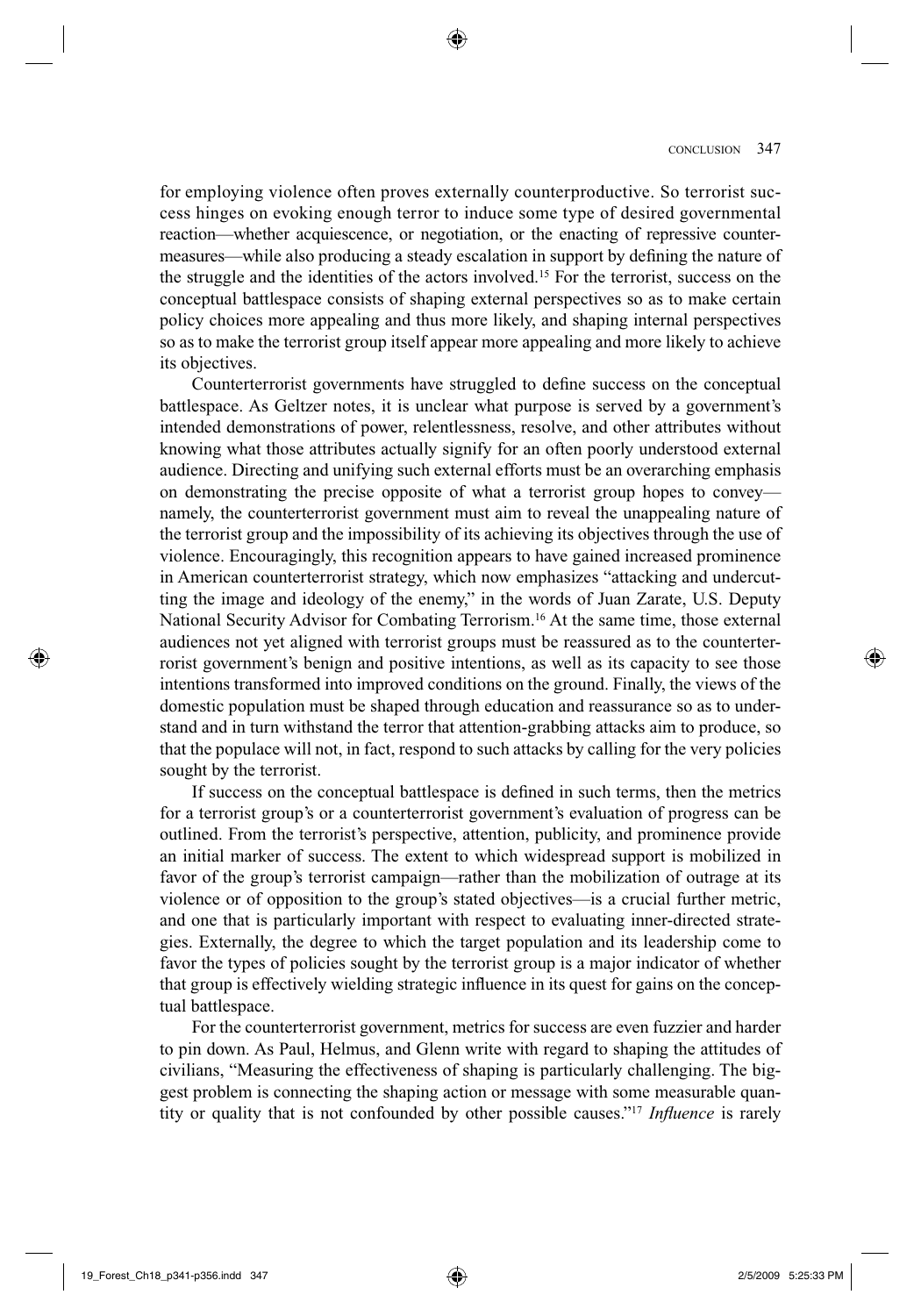reducible to a measurable quantity or quality. It is a state of being, a potentially transient inflection of the mind—indeed, of many minds—whose current state is not necessarily reflected in particular outward behavior.

 Yet the contributions to this volume suggest that metrics for success must be found not in the behavior on which evaluations of counterterrorism typically focus, namely, terrorist attacks themselves. Rather, it is not what happens *during* terrorist attacks but what happens *between* them that signifies the state of affairs on the conceptual battlespace. Internally, the extent to which attacks succeed in producing *sustained* fear and public pressure to adopt the very policies sought by the terrorist is a far more important measure of a government's management of its domestic audience than the panic almost certain to appear at the actual moment of a terrorist attack. Externally, the sense that a counterterrorist campaign is being prosecuted legally, respectfully, capably, and with due regard to the civilians caught up in the conflict is far more significant to gauging counterterrorist success than the (certainly lamentable) flashes of visceral support for terrorist attacks seen as bloodying the nose of powerful governments that emerge in the direct wake of such attacks (e.g., Palestinians celebrating after the attacks of September 11, 2001). It is during the long stretches between terrorist attacks, rather than in the short flashes during the attacks themselves, that counterterrorist success in exercising salutary strategic influence must be evaluated.

### **PARTICULAR CHALLENGES ON THE CONCEPTUAL BATTLESPACE FOR COUNTERTERRORISM**

As the preceding discussion has emphasized, competition for strategic influence on the conceptual battlespace involves a number of challenges for the terrorist group as well as for the counterterrorist government. From balancing inner- and other-directed strategies to formulating metrics for success, seeking victory in the mind is a task fraught with difficulty. But the degree of that difficulty is not equal on both sides of the dynamic between terrorism and counterterrorism. For a whole host of consequential reasons, the counterterrorist government, especially if it is an open, liberal democracy, finds itself at a distinct disadvantage in the competition for strategic influence. This section elaborates on a number of reasons why this is so.

In formulating, implementing, and assessing a nation's strategic influence efforts, there are several issues and questions that must be considered. 18 For example, as a liberal democracy with the world's most advanced telecommunications and media capabilities, what is the United States not doing effectively? What might be hampering the effectiveness of government agencies responsible for strategic communications? In terms of this latter question, a number of observers have rightly described a need to mitigate the "noise" factor—that is, messages (and messengers) which undermine the integrity and validity of the public diplomacy effort. For example, to paraphrase a recent article by Georgetown University professor Daniel Byman, a few years ago Vice President Cheney condoned Israel's assassination of Palestinian officials in a television interview—a position that obviously plays poorly in the Muslim world. While in years past, few Muslims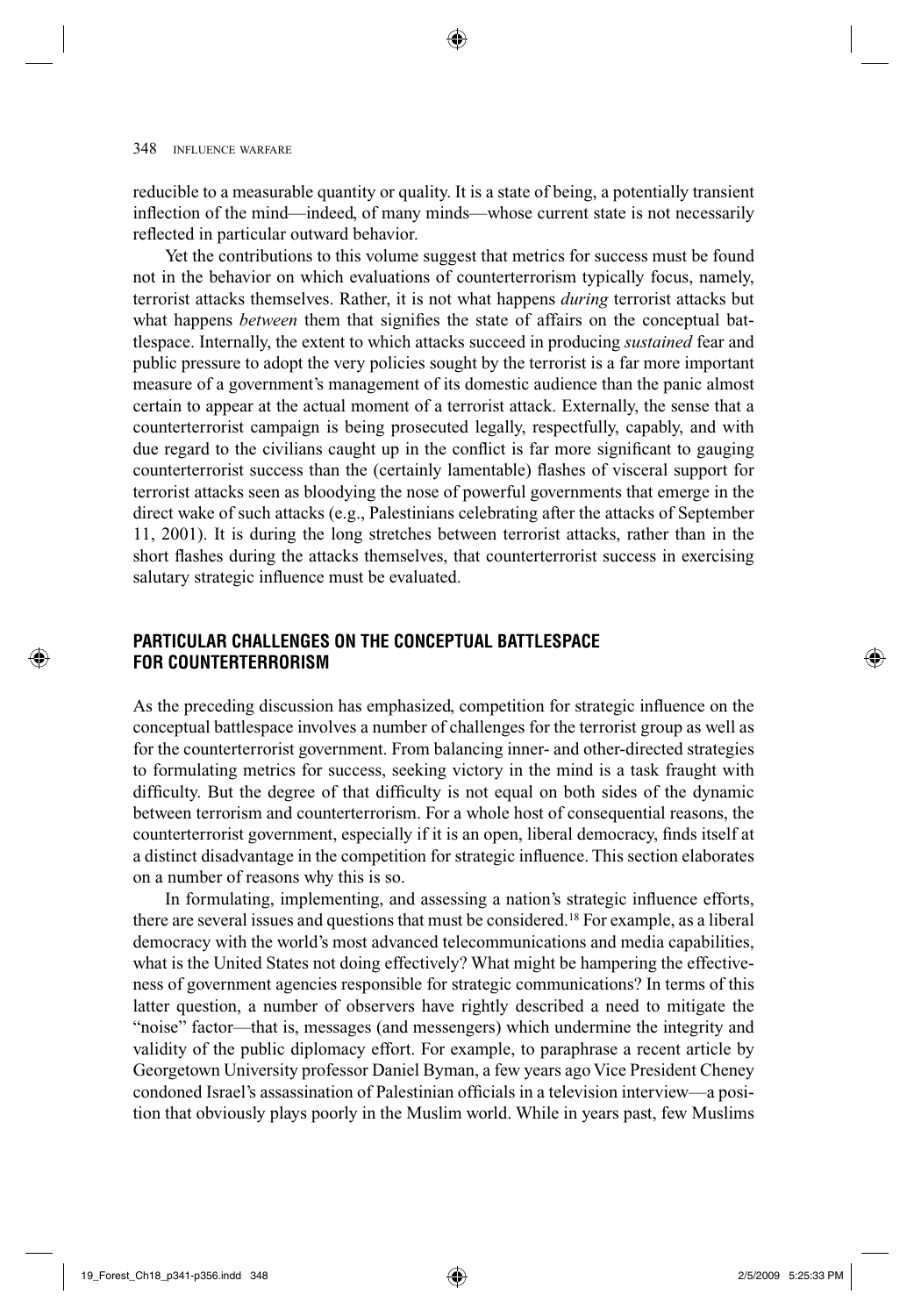(even in pro-U.S. countries) would have seen Cheney make such a statement because their state-run media would not have shown it, today satellite television and Internet streaming video allows them to watch and hear the vice president's message, as well as the heated debate it generated on various Web forums and in local news throughout the Muslim world.

 Similarly, the statements of U.S. evangelical leaders such as Franklin Graham, who offered the invocation at Bush's first inauguration and later decried Islam as a "wicked" religion, received considerable attention in the Muslim world and sparked controversy. In recent years, too many prominent Americans have spoken publicly about Islam from a position of nearly total ignorance (particularly since the attacks of 9/11), and then are somehow surprised when their words inflame the Muslim world. Instances of Americans desecrating copies of the Qur'an are prime examples of how ignorance and irresponsibility can undermine a democracy's public diplomacy efforts, generating significant discussion on jihadist Web sites and bulletin boards worldwide who cite it as "evidence" of how Americans truly feel about Islam. Anti-Islamic speeches and public statements made by political, religious, or social leaders can give even greater strength to the jihadist propaganda machine, as do the infamous photos of the atrocities committed at Abu Ghraib. All these kinds of "noise" make it difficult for U.S. officials to promote the idea that the United States respects Islam. 19

 In essence, the noise created in an age of globally interconnected information providers and consumers allows members of a liberal democracy to undermine their own security. Ignorance and irresponsibility are potentially dangerous in any society. For a democracy that is engaged in an ambitious public diplomacy effort, seeking to influence the hearts and minds of potential terrorist recruits, ignorance and irresponsibility in the information age are perhaps two of the most worrisome constraints we face in trying to achieve our public diplomacy objectives. From this perspective, surely media correspondents, politicians, talk show hosts, newspaper editors, and virtually anyone else with a public bully pulpit who comments about Islam must be held responsible for educating themselves about Islam.

 In a democracy, however, the problem of noise runs far deeper than ignorant public officials, clergy, or others whose words can become featured in mainstream press and television news sound bytes. In an information age, we are all empowered to communicate to the same audiences which our leaders in the Global War on Terror are most concerned with. The Internet enables us all to become publishers of words, images, sounds, and videos—some of which can negatively impact our government's ability to achieve a comprehensive public diplomacy agenda. The education of our own citizenry is thus vital to a successful public diplomacy effort. At a minimum, two kinds of education are needed—education about the public diplomacy mission and its importance to national security, and education about being responsible communicators with the rest of the world.

 In comparison to the noise generated by the proliferation of information producers in a liberal democracy, nonstate terrorist groups (and even individual adherents of terrorism) have a distinct advantage over nation-states in the realm of strategic communications, an advantage that stems from the lack of constraints on what, when, and where

◈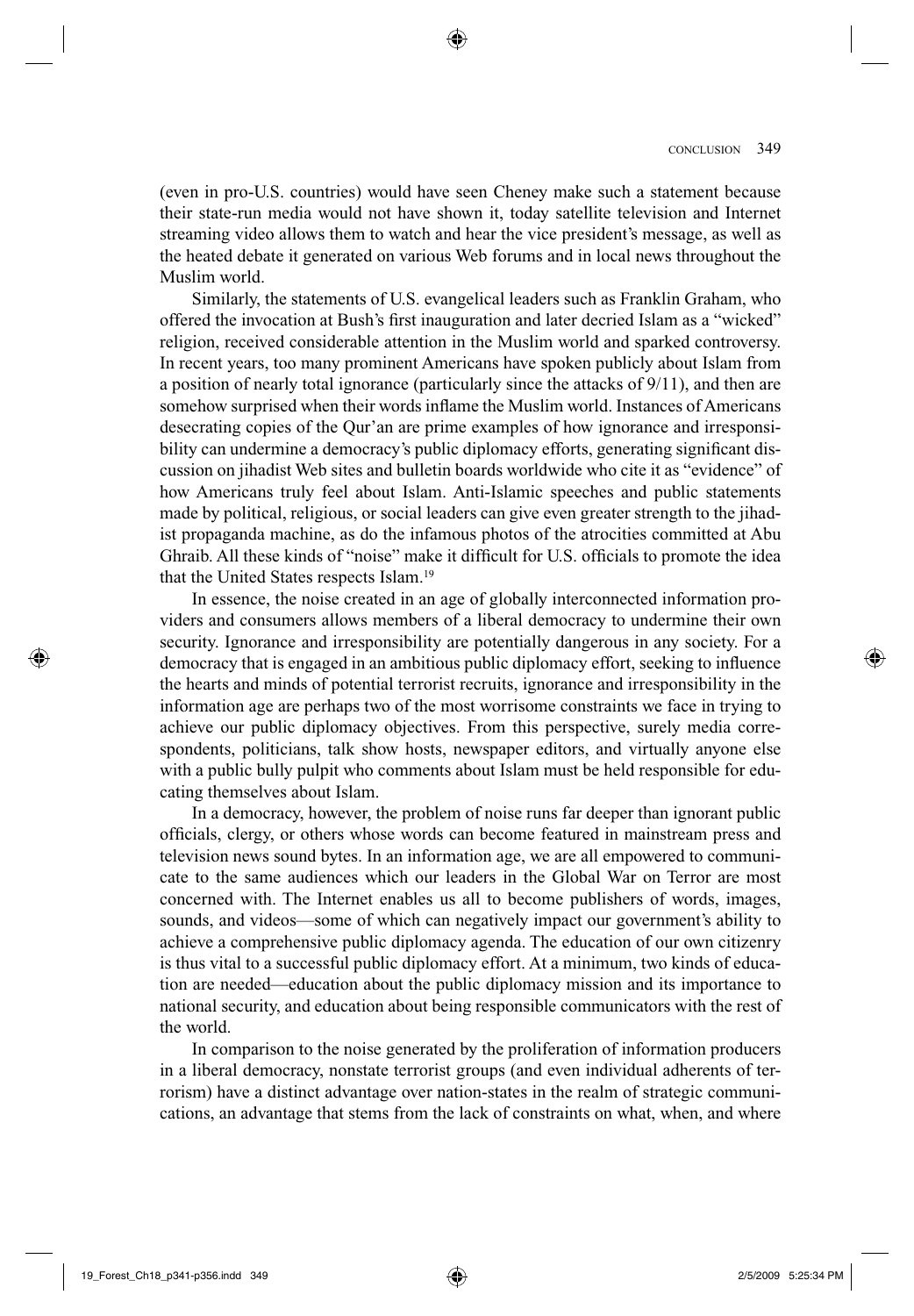they publish their motivational and operational information. This problem is particularly acute when examining the role of the Internet in the spread of the global salafi -jihad movement influenced by the leaders of al-Qaida. Here, we find an important and potentially powerful advantage not found in liberal democracies—a single, clear message is being put forth by virtually all members of this network: "join our jihad." Al-Qaida's ideologues and propagandists have sought to connect their vision of the future with historical concepts of jihad as a means for rationalizing their use of violence. Various rationales are offered for joining their jihad, and these are crafted in ways which can appeal to a variety of target audiences. Further, individuals can "join" the jihad from the comfort of their home, by providing money, information, and safe haven to those more actively engaged in the violence.

◈

 This simple call to join or support the jihad is repeated in various ways by a growing number of voices, supported by a wide range of strategic and religious texts, videos, music, and even video games—a type of viral marketing strategy that often reflects a sophisticated understanding of who will find different kinds of information resources compelling. The terrorists post at will, with a consistent set of messages and a concerted, complementary effort. They use the Internet to recruit, distribute training materials, collaborate on terror plots, share videos of their attacks, and spread their messages to as wide an audience as possible, while also providing false and inaccurate information to key audiences about U.S. policies, intentions, and actions.

 Al-Qaida ideologues wrap their messages in the cloak of religion—the world's fastest growing religion—whereas the U.S. ideology of democratic freedoms necessitates a separation of church and state. Osama bin Laden, Ayman al-Zawahiri, and many others provide interpretations of selections from the Qur'an to support their claim of violent jihad as a duty. And they encourage and praise those who support their cause on the conceptual battlespace. For example, terrorism scholar Jerrold Post recently described a message he found on an al-Qaida Web site urging Muslim professionals to use the Internet to serve the jihad. "If you fail to do this, you may be held into account before Allah on the day of the judgment," the message said. 20 In some cases, incentives are provided for contributing one's voice and talents to the chorus of jihadist Web sites. This online grassroots activity is spreading, indicative of a social movement, the likes of which we have not seen before in scale or common mindedness.

 Sophisticated armed groups, at least at the outset, generally excel at staying "on message," in the jargon familiar to discussions of American political campaigns. Initially consisting of a relatively small number of tightly knit individuals sharing a similar worldview, a reasonably well organized terrorist group can execute with precision a crisply framed and unwavering approach to exercising strategic influence, rarely straying from the group's central themes and claims. For the counterterrorist government, exerting such consistent and targeted strategic influence is far more difficult, particularly when its competing ideology is more complex than that of the terrorists. For example, explaining democracy to a community in which it has never existed can be complicated and time-consuming, whereas a simple message that calls adherents to perform a duty proscribed within their own religion is easier to communicate and understand. In the second facet, the jihadists can frame their struggle in a terminology of "doing God's

⊕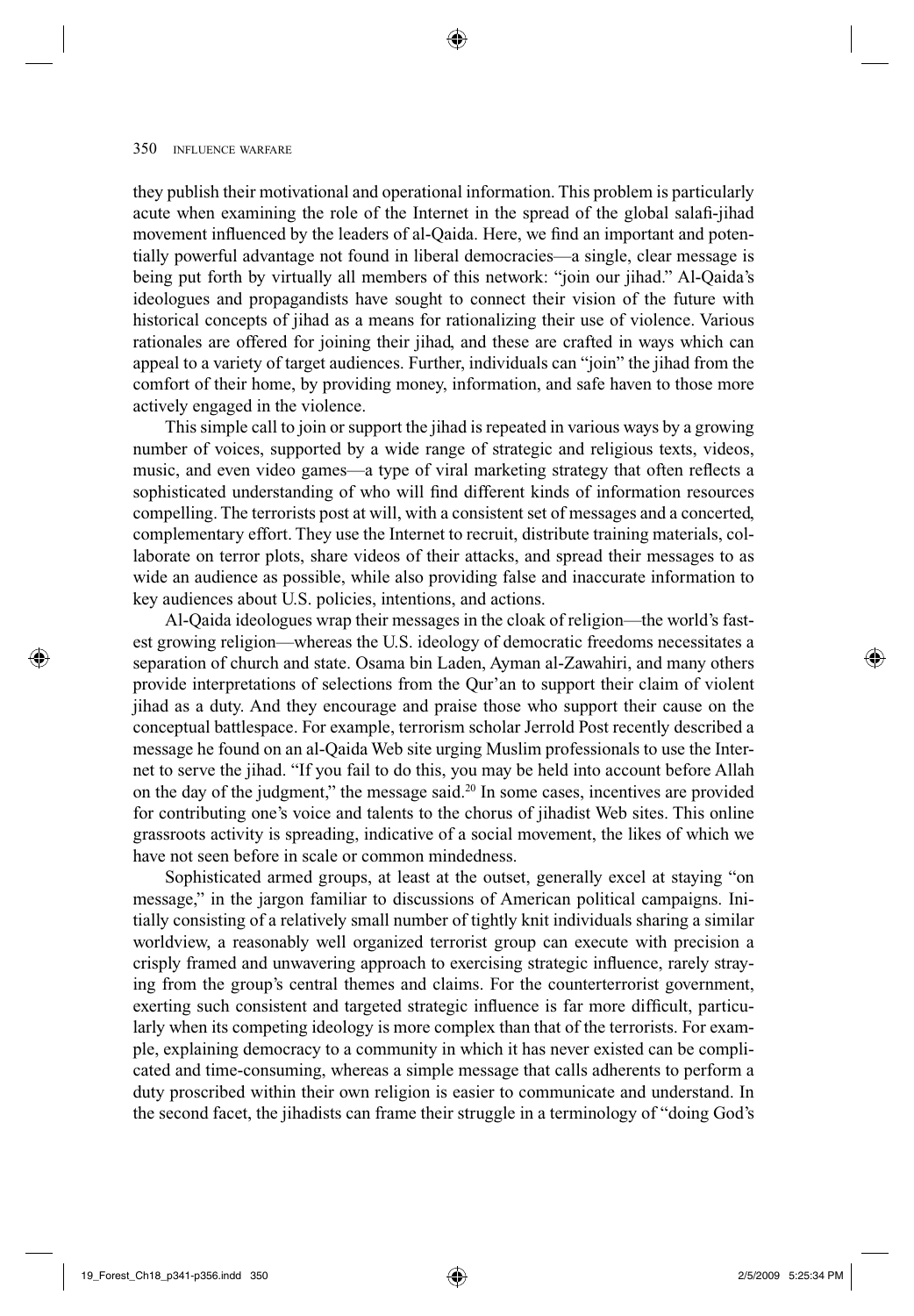#### CONCLUSION 351



**Figure 18.1 Comparative Disadvantages in the Strategic Communications Battlespace30**

An earlier version of this figure appeared in James J. F. Forest, "The Democratic Disadvantage in the Strategic Communications Battlespace." *Democracy and Security* 2(a) (2006): 73–102.

will," while democracies are about "people's will"—governance by the people, for the people. Figure 18.1 provides a visual representation of significant disadvantages faced by democracies in the strategic communications battlespace.

 To date, there has been a relative absence of "noise" distorting the jihadists' message, while the same cannot be said about liberal democracies. 21 However, there are also additional challenges that can be considered as further hindrances in conducting effective strategic influence efforts in support of a counterterrorism campaign. First, the government lacks the central direction and unity of a terrorist group's propagandists. Instead, the typical counterterrorist government consists of a number of enormous bureaucracies, each with one or more spokespersons and each prone to emphasizing the elements of counterterrorism in which that bureaucracy specializes. That emphasis may undercut the efforts of other bureaucracies, or at least generate a more muddled set of messages. As Jones explains, "factionalism and bureaucratic 'turf' wars that exist within the institutions of government" can contribute to government efforts at strategic influence being far less unified or even coordinated than the messages promulgated by centrally directed small terrorist groups.<sup>22</sup>

 Second, while the media can distort the message of the terrorist group, the media's effect on the attempts at strategic influence by the counterterrorist government tends to be more profound. As Paul, Helmus, and Glenn discuss, the media can seize on small incidents or remarks and elevate them to huge prominence, while neglecting government efforts that actually consume far greater time and resources. Furthermore, the inner workings of liberal democracies are subject to exposition, scrutiny, and criticism in a way that the internal affairs of clandestine terrorist groups clearly are not, allowing the media an opportunity to dissect, question, and even undermine democracies' efforts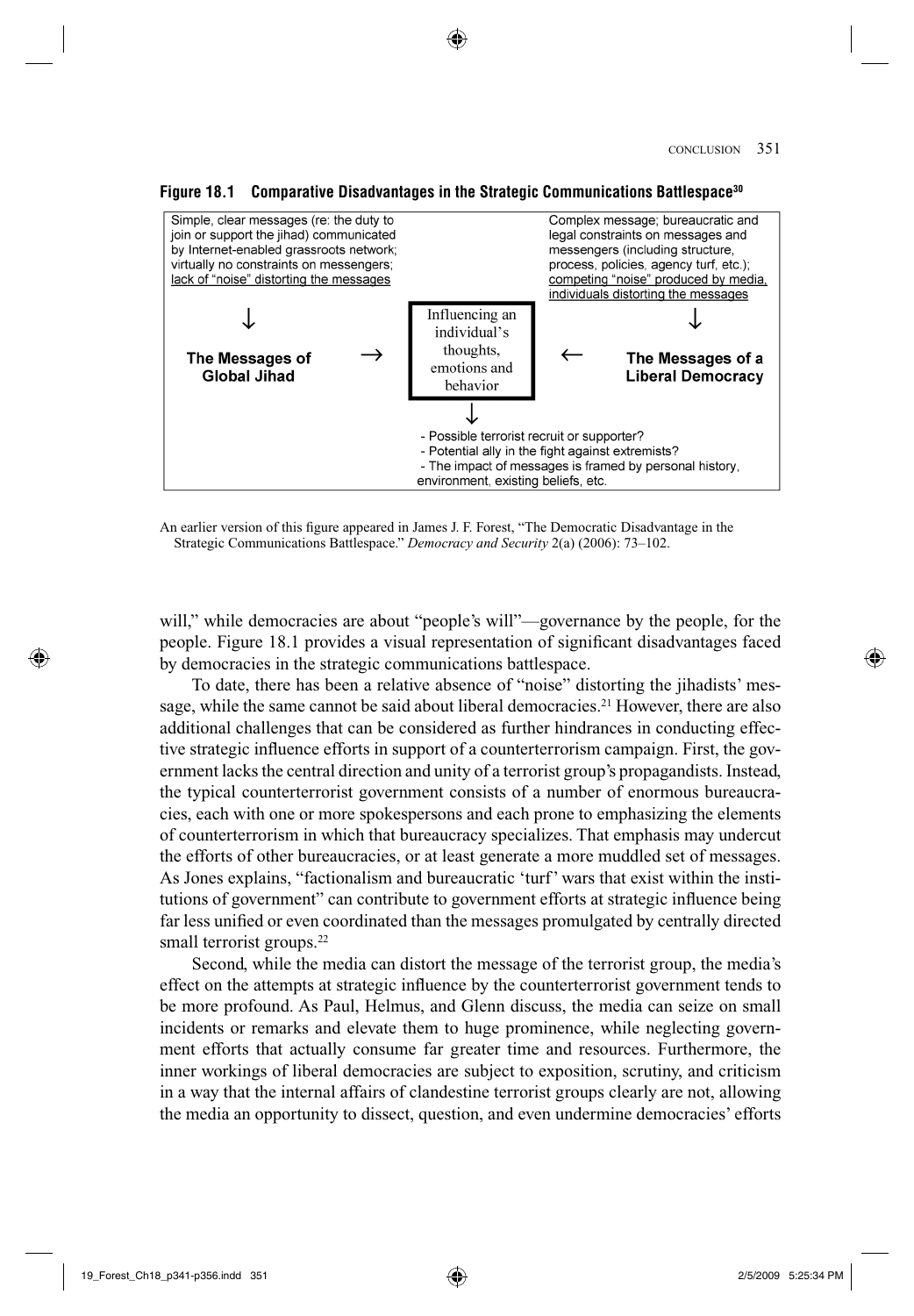on the conceptual battlespace in a manner from which terrorist groups generally are more insulated.

 Beyond (and in addition to) the distinction between the unity of the terrorist group and the disunity of the counterterrorist government in exercising strategic influence, a number of other factors place the latter at a disadvantage in competing with terrorists on the conceptual battlespace. One is the fact that terrorist groups, through their use of an asymmetric strategy, are able to attack on just one or two carefully selected fronts, while the counterterrorist government is responsible for defending its populace on *all* conceivable fronts. As Lailari discusses, not only is this true in kinetic terms, it is also true on the conceptual battlespace: terrorist propagandists can seize on a single grievance or highlight a single image that allegedly reveals the pernicious nature of the government being opposed, while that government must prosecute its many operations in all arenas with the type of care and diligence that denies such opportunities to terrorist adversaries. Hence, the terrorist attacks the government on the few fronts seen by the terrorist group as particularly vulnerable for the government, while that government scrambles to defend its citizens on all fronts.

 Moreover, another factor disadvantaging the counterterrorist government in its competition for strategic influence is its need to consider and cope with a whole set of enemies and potential enemies, while the terrorist group typically has just a few. That is, a typical government must prepare for a wide spectrum of threats: criminals, terrorists, insurgents, other states, natural disasters, diseases, and so on. In contrast, a typical terrorist group will face counterterrorist forces from the government being attacked, and perhaps those of its allies as well—and usually little else. Even rival terrorist groups are hesitant to attack each other outright, instead competing for support by trying to outdo each other's attacks and to undercut each other's platforms. The counterterrorist government not only faces many potential adversaries, but those potential adversaries have the ability to learn and benefit from watching the government's conduct toward others.<sup>23</sup> Lailari notes that "many other Islamic violent organizations" watch closely to learn from Hizballah's experiences against Israel, and, similarly, commentators have begun to point out that the United States must consider the ramifications vis-à-vis third parties such as Iran, China, and others in considering the true effects and consequences of America's continued engagement in Iraq.<sup>24</sup>

 The often outspoken private sector that exists in liberal democracies adds yet another element complicating government efforts to exert and to direct strategic influence. In addition to the aforementioned media organizations, large corporations are often seen by crucial audience members to represent the countries in which they are based. Of particular note in this regard are entertainment companies, whose very field is one of communication yet whose offerings frequently reflect neither the actual positions and attitudes of their home governments nor the perceptions that those governments are striving to cultivate.

 Hence, for these (and undoubtedly still more) reasons, counterterrorist governments find themselves at a particular disadvantage when they clash with terrorist groups on the conceptual battlespace. What can governments do to maximize the potential for succeeding in that arena?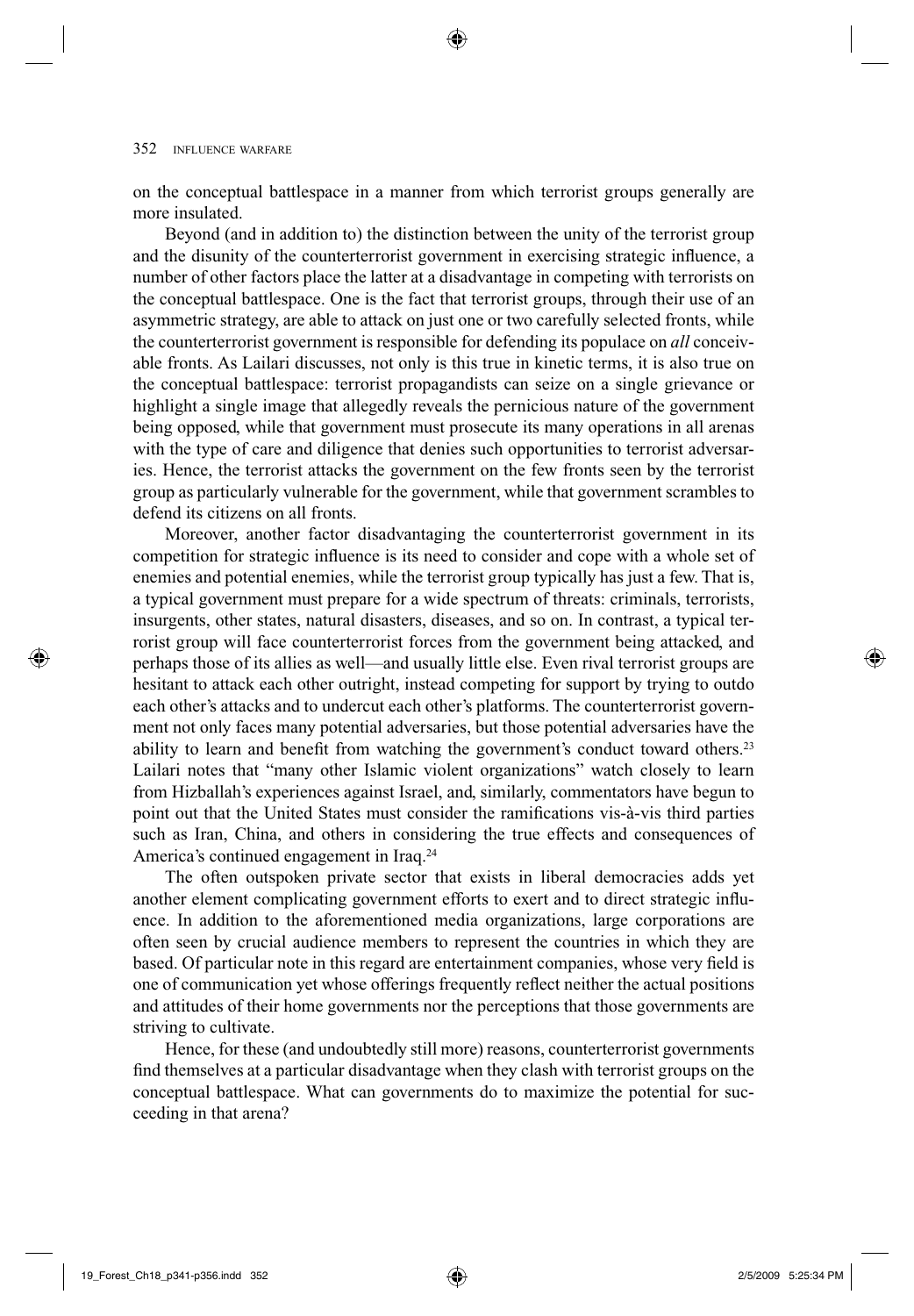#### **IMPLICATIONS FOR COUNTERTERRORIST POLICY**

 A number of implications for counterterrorist policy emerge from the contributions to this volume. These implications all stem from a single energizing principle: that counterterrorism should focus less on *defeating* terrorists and more on helping terrorists *defeat themselves* . The inherent contradictions, hypocrisies, internal divisions, operational security vulnerabilities, and other shortcomings that afflict virtually all terrorist groups hold the seeds to those groups' own downfall, if only those seeds can be cultivated and nurtured by well-designed counterterrorist policies.

 The historical contributions to this volume suggest that the conceptual battlespace is a particularly conducive arena in which to succeed through enabling others' own failure. Daniel Baracskay's chapter on the Cold War details the ways in which American strategic communication proved effective in part by underscoring the shortcomings and deficiencies of life under communist regimes. Revealing the conditions produced by communist governments contributed to those governments collapsing underneath their own weight. Similarly, James Dingley's account of the *Cook Report* 's effect on Northern Ireland's Ulster Defence Association (UDA) illustrates how revelations of "overtly criminal activity . . . produced a serious loss of prestige" from which the UDA never fully recovered. 25 The seeds of the group's demise thus lurked within its own extant identity and practices.

 To be sure, the terrorist groups engaged in combat on today's conceptual battlespace differ in significant ways from the UDA and, even more so, from communist governments. Yet the contributions to this volume suggest that internal weaknesses and divisions can be exploited in ways that might prove similarly potent for counterterrorist governments. Gabriel Weimann's chapter on terrorist debates on the Internet underscores the significance and magnitude of all sorts of debates occurring in the terrorist world: "debates between terrorist organizations, debates within terrorist organizations, personal debates, debates over actions, and debates among supporters."<sup>26</sup> The very existence of these debates reveals the crucial importance of strategic influence in counterterrorism: it matters immensely because the potential already exists to bring terrorist groups down from within, by exacerbating and aggravating divisive debates and by giving those skeptical of terrorist violence firm foundations for arguing that it is abhorrent, futile, or both. Joshua Sinai's contribution to this volume outlines the type of analytical approach that could inform such vital counterterrorist efforts.

 What this volume as a whole brings to light is that possibilities for helping terrorists defeat their *own* causes exist on the conceptual battlespace even as they appear frustratingly rare on the physical battlefield. Finding terrorists to kill, capture, and interrogate or even place under surveillance is undoubtedly an essential component of counterterrorism, but the opportunities for doing so are often few and far between. On the conceptual battlespace, however, many possibilities exist for exploiting terrorist groups' capacity to defeat themselves. Taking al-Qaida as an example, already the brutal killing and maiming of civilians, especially Muslim civilians, have harmed the group's standing in the minds of many once sympathetic to the group's agenda. Particular individuals, such as the late Abu Mus'ab al-Zarqawi, have been criticized heavily and thus hurt the standing

19\_Forest\_Ch18\_p341-p356.indd 353 99Forest\_Ch18\_p341-p356.indd 353

◈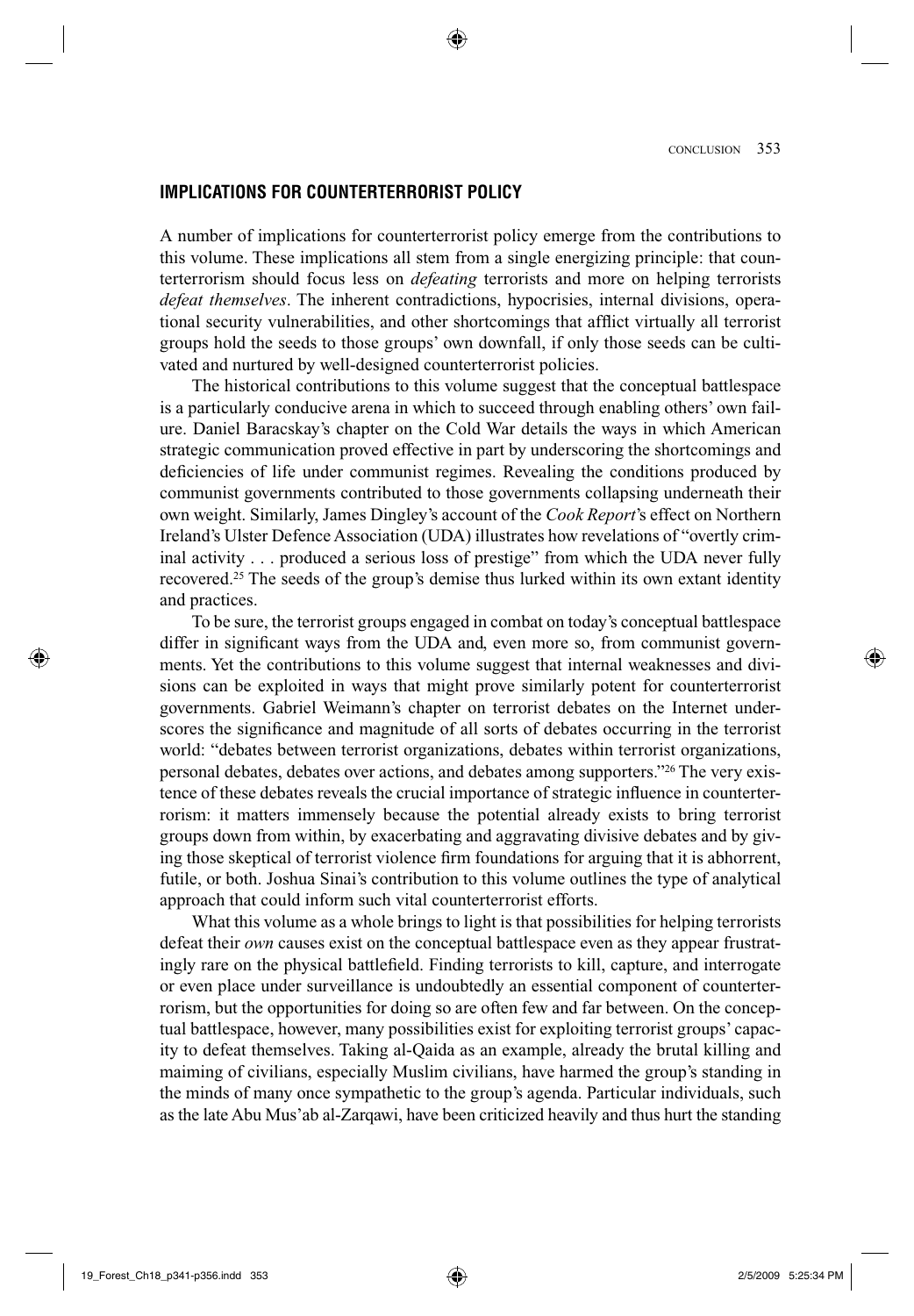of the larger movement. Further, as Weimann notes, religious differences have caused serious ruptures among al-Qaida's supporters. Critical accounts such as Montasser al-Zayyat's biography of Ayman al-Zawahiri have called into question al-Qaida's chosen strategy and tactics, demonstrating a tendency for intra-jihadist criticism which Fawaz Gerges has detailed extensively.<sup>27</sup> This combination of humanitarian, individual, ideological, strategic, tactical, and other grounds provides powerful inroads for counterterrorist governments to accelerate and exacerbate terrorist groups' inherent weaknesses weaknesses that can, if properly exploited, prove fatal to the groups as well as to their causes. 28

#### **THE FUTURE OF THE CONCEPTUAL BATTLESPACE**

 The competition between terrorist groups and counterterrorist governments on the conceptual battlespace—a competition for the power to shape perceptions—is certain to evolve in unpredicted and probably unpredictable ways. The overriding burden for counterterrorist governments will be to develop conceptual strategies at least as potent, and ideally more so, than those being formulated and followed by their terrorist adversaries. As Lailari keenly notes, thus far terrorists have tended to invest their efforts in strategy rather than tactics, while governments have tended to emphasize tactics rather than strategy. Yet exercising effective influence must be elevated by governments to the strategic level. Strategic influence cannot succeed if it is conceived as mere "damage control," a narrative employed to "sell" actions already undertaken. Rather, governments must determine which actions "sell" their broader narrative to diverse audiences and act accordingly.

 As Aristotle observed in his *Rhetoric*, "The things that are truer and better are more susceptible to reasoned argument and more persuasive, generally speaking." Clearly, the historical record supports a stronger argument for liberal democracies than can be made for radical interpretations of Islam put forward by the global salafi -jihad movement. However, we must also take measures to ensure that in communicating our message to the Muslim world we reduce, not increase, existing perceptions of arrogance, opportunism, and double standards.

 Freedman has aptly noted how "strategic narratives" are of steadily increasing importance in today's world of international affairs. 29 On the conceptual battlespace, narrative warfare subsumes tactical and operational warfare, and must be given strategic coherence and, in broad terms, strategic priority. Only by doing so can governments overcome their disadvantages on the conceptual battlespace, effectively influence both internal and external audiences, and promote ways for terrorists to defeat themselves. That combination can prove essential to achieving victory on the conceptual battlespace.

### **NOTES**

◈

1. Lawrence Freedman, "Terrorism as a Strategy," *Government and Opposition*, Vol. 42, No. 3, p. 321.

2. Please see the chapter by Sammy Salama and Joe-Ryan Bergoch in this volume.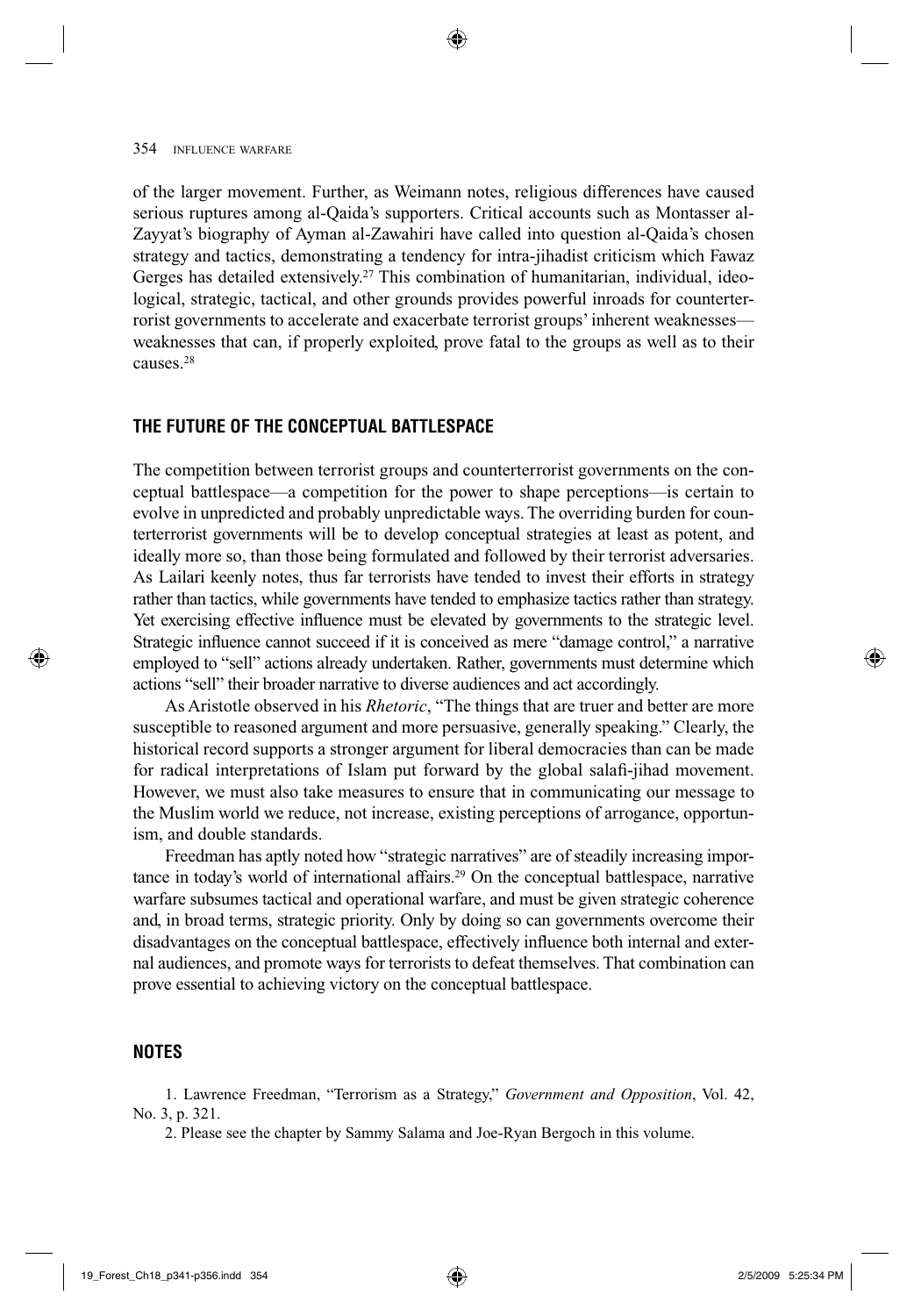3. Please see the chapter by Frank Hairgrove, Douglas M. McLeod, and Dhavan V. Shah in this volume.

4. Please see the chapter by Frank L. Jones in this volume.

5. Please see the chapter by Cori E. Dauber in this volume.

6. Please see the chapter by M. Karen Walker in this volume.

 7. Please see the chapter by Christopher Paul, Todd C. Helmus, and Russell W. Glenn in this volume.

 8. Please see the chapter by Frank L. Jones, as well as the chapter by Max Abrahms in this volume.

 9. Bruce Hoffman and Gordon McCormick, "Terrorism, Signaling, and Suicide Attack," *Studies in Conflict & Terrorism*, Vol. 27, No. 4, p. 244.

10. Ibid., especially p. 246.

11. Please see the chapter by Max Abrahms in this volume.

 12. See, for example, Richard Clarke, *Against All Enemies: Inside America's War on Terror* , updated ed. (London: Free Press, 2004), pp. xvii, 270.

13. Please see the chapter by Paul, Helmus, and Glenn in this volume.

14. "Field Manual 34-130: Intelligence Preparation of the Battlefield," Department of the Army (Washington, D.C.: 1994), http://www.fas.org/irp/doddir/army/fm34-130.pdf, p. 1–1.

15. Please see the chapter by Salama and Bergoch in this volume.

 16. Juan Zarate, "Winning the War on Terror: Marking Success and Confronting Challenges," address to the Washington Institute for Near East Policy, http://www.washingtoninstitute.org/ templateC07.php?CID=393.

17. Please see the chapter by Paul, Helmus, and Glenn in this volume.

18. The following discussion draws significantly from James J. F. Forest, "The Democratic Disadvantage in the Strategic Communications Battlespace," *Democracy and Security*, 2(a), 2006, pp. 73–102. Used with permission of the publisher and editor.

19. Daniel Byman, "How to Fight Terrorism," *National Interest* (Spring 2005), p. 1.

 20. Michel Moutot, "Radical Islamists Use Internet to Spread Jihad," Agence France Presse, June 2, 2005, http://siteinstitute.org/bin/articles.cgi?ID=inthenews7005&Category=inthenews& Subcategory=0.

 21. As described in several publications by the Combating Terrorism Center at West Point, distorting the jihadists' message is an important and all too often overlooked avenue for countering the spread of this violent ideology.

22. Please see the chapter by Jones in this volume.

 23. For more on the differences in organizational learning capabilities between terrorist organizations and governments, please see Michael Kenney, "How Terrorists Learn," in *Teaching Terror: Strategic and Tactical Learning in the Terrorist World*, ed. James Forest (Boulder, CO: Rowman & Littlefield, 2006).

24. Please see the chapter by Guermantes E. Lailari in this volume.

25. Please see the chapter by James Dingley in this volume.

26. Please see the chapter by Gabriel Weimann in this volume.

27. See Montasser Al-Zayyat, *The Road to Al-Qaeda: The Story of Bin Laden's Right-Hand Man* , Ahmed Fekry, trans. (London: Pluto Press, 2004); Fawaz Gerges, *The Far Enemy: Why Jihad Went Global* (Cambridge: Cambridge University Press, 2005).

 28. For more on this, please see the Combating Terrorism Center report, "Harmony and Disharmony: Exploiting al-Qaida's Organizational Vulnerabilities" (West Point, NY: CTC, 2006), http://www.ctc.usma.edu.

 29. Lawrence Freedman, *The Transformation of Strategic Affairs* (London: Routledge, 2006), p. 22.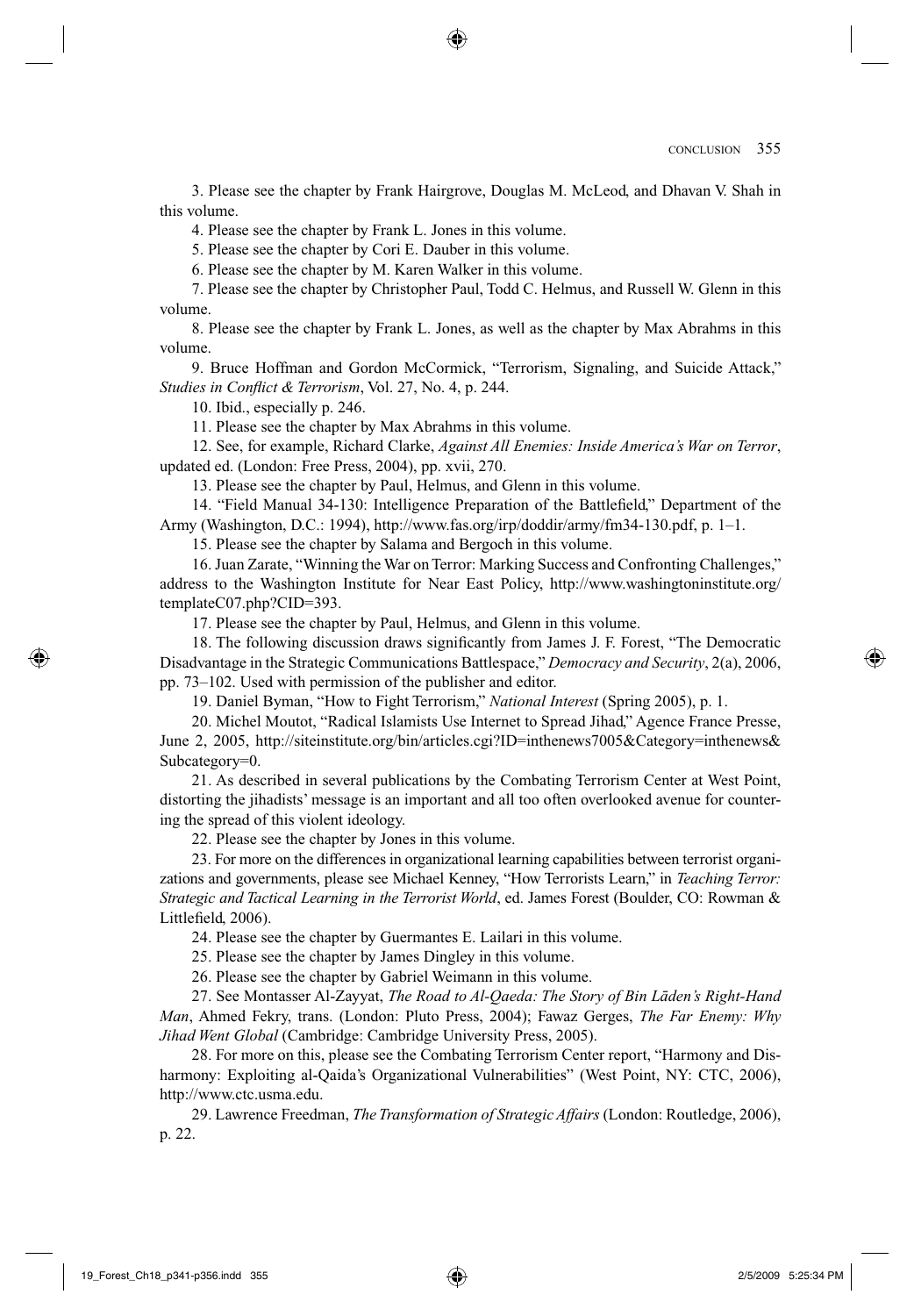◈

*How Terrorists and Governments Fight to Shape Perceptions in a War of Ideas*

## Edited by **JAMES J. F. FOREST**

Foreword by **BRUCE HOFFMAN**



Praeger Security International Westport, Connecticut • London

01\_Forest\_Prelims\_p00i-p0xx.indd iii 10 and 1 and 1 and 1 and 1 and 1 and 1 and 2/5/2009 5:35:31 PM /5/2009 5:35:31 PM

◈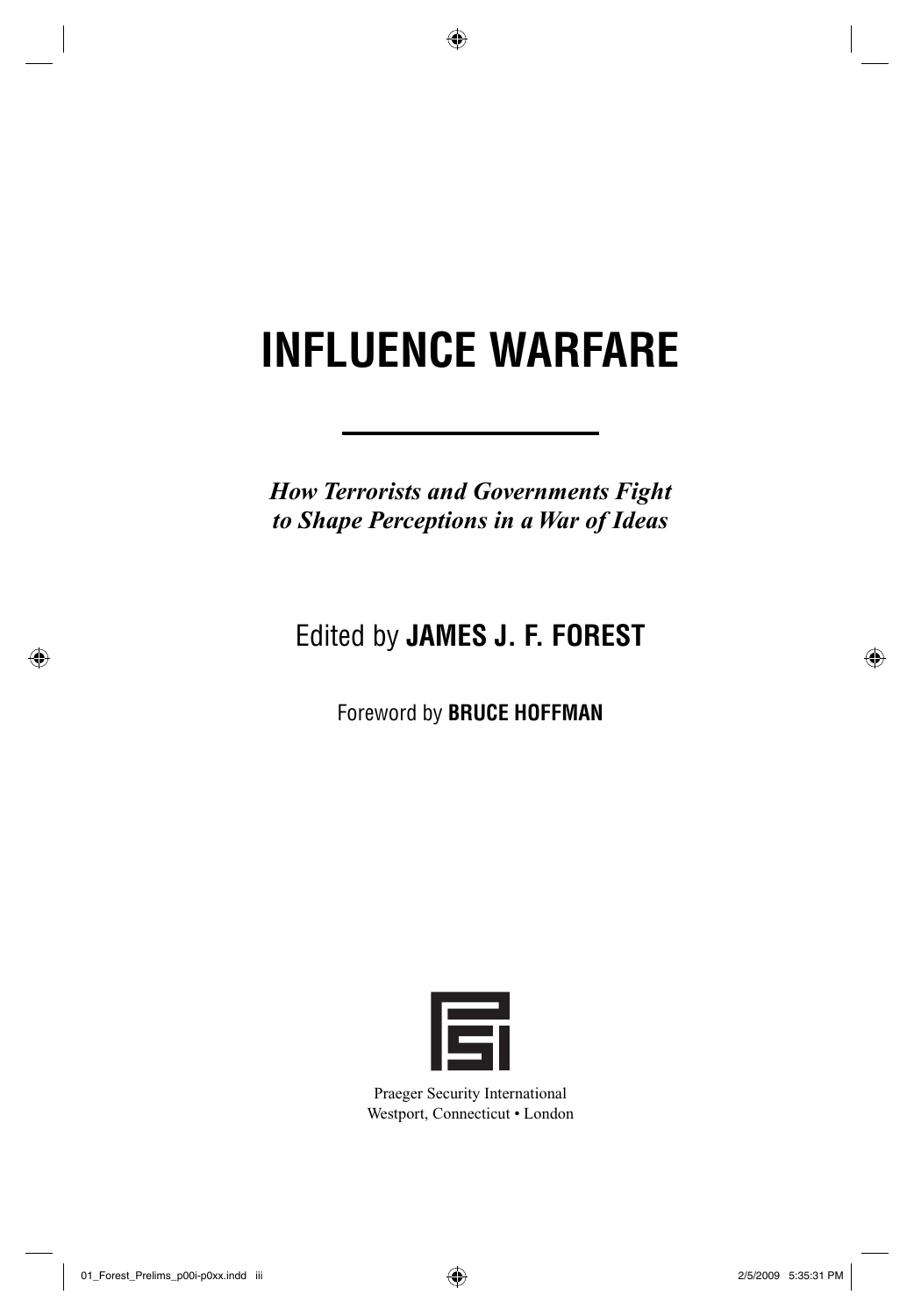<<CIP data to come>>

◈

British Library Cataloguing in Publication Data is available.

◈

Copyright © 2009 by James J. F. Forest

All rights reserved. No portion of this book may be reproduced, by any process or technique, without the express written consent of the publisher.

Library of Congress Catalog Card Number: ISBN: 978-0-313-34731-3

First published in 2009

Praeger Security International, 88 Post Road West, Westport, CT 06881 An imprint of Greenwood Publishing Group, Inc. www.praeger.com

Printed in the United States of America

### $\left( \infty\right)$

The paper used in this book complies with the Permanent Paper Standard issued by the National Information Standards Organization (Z39.48-1984).

10 9 8 7 6 5 4 3 2 1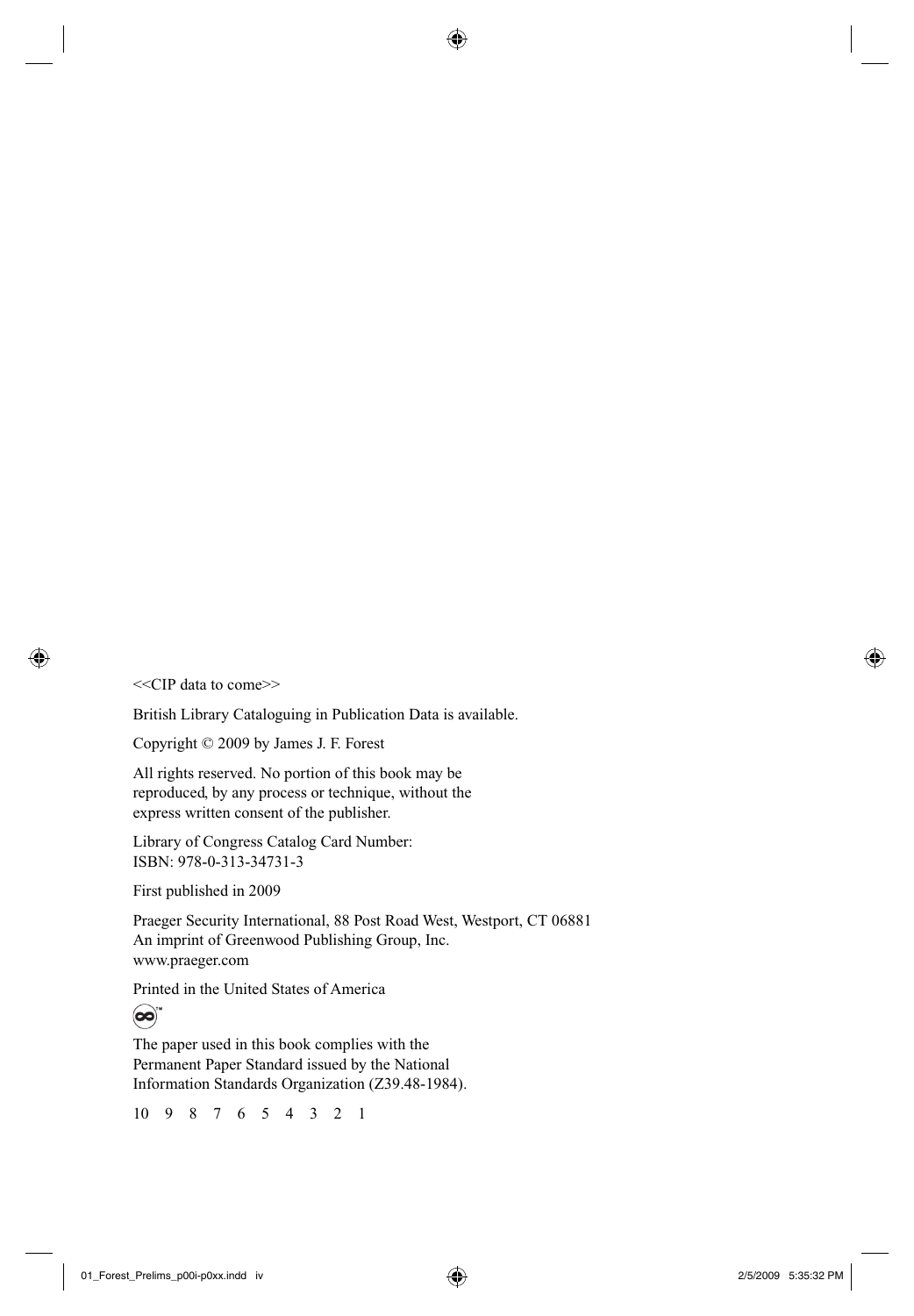## **Contents**

 $\bigcirc$ 

| Foreword by Bruce Hoffman<br>Preface<br>Acknowledgments |                                                                                                                                  | <b>V11</b><br>X1<br>xix |  |
|---------------------------------------------------------|----------------------------------------------------------------------------------------------------------------------------------|-------------------------|--|
| 1.                                                      | Introduction<br>James J. F. Forest and Frank Honkus, III                                                                         | 1                       |  |
|                                                         | <b>PART I: TERRORISM AND STRATEGIC INFLUENCE</b>                                                                                 |                         |  |
| 2.                                                      | Jihad.com 2.0: The New Social Media and the Changing Dynamics<br>of Mass Persuasion<br>Aidan Kirby and Vera Zakem                | 27                      |  |
| 3.                                                      | When Fatwas Clash Online: Terrorist Debates on the Internet<br>Gabriel Weimann                                                   | 49                      |  |
| $4_{\cdot}$                                             | New Media's Influence on the Assessment of Publicly<br><b>Communicated Terrorist Threats</b><br>M. Karen Walker                  | 75                      |  |
| 5.                                                      | The Terrorist Spectacular and the Ladder of Terrorist Success<br>Cori E. Dauber                                                  | 93                      |  |
| PART II:                                                | <b>IMPLICATIONS FOR COMBATING TERRORISM</b>                                                                                      |                         |  |
| 6.                                                      | The Strategic Dimensions of Terrorism: Concepts, Countermeasures,<br>and Conditions in the Search for Security<br>Frank L. Jones | 123                     |  |

 $\bigoplus$